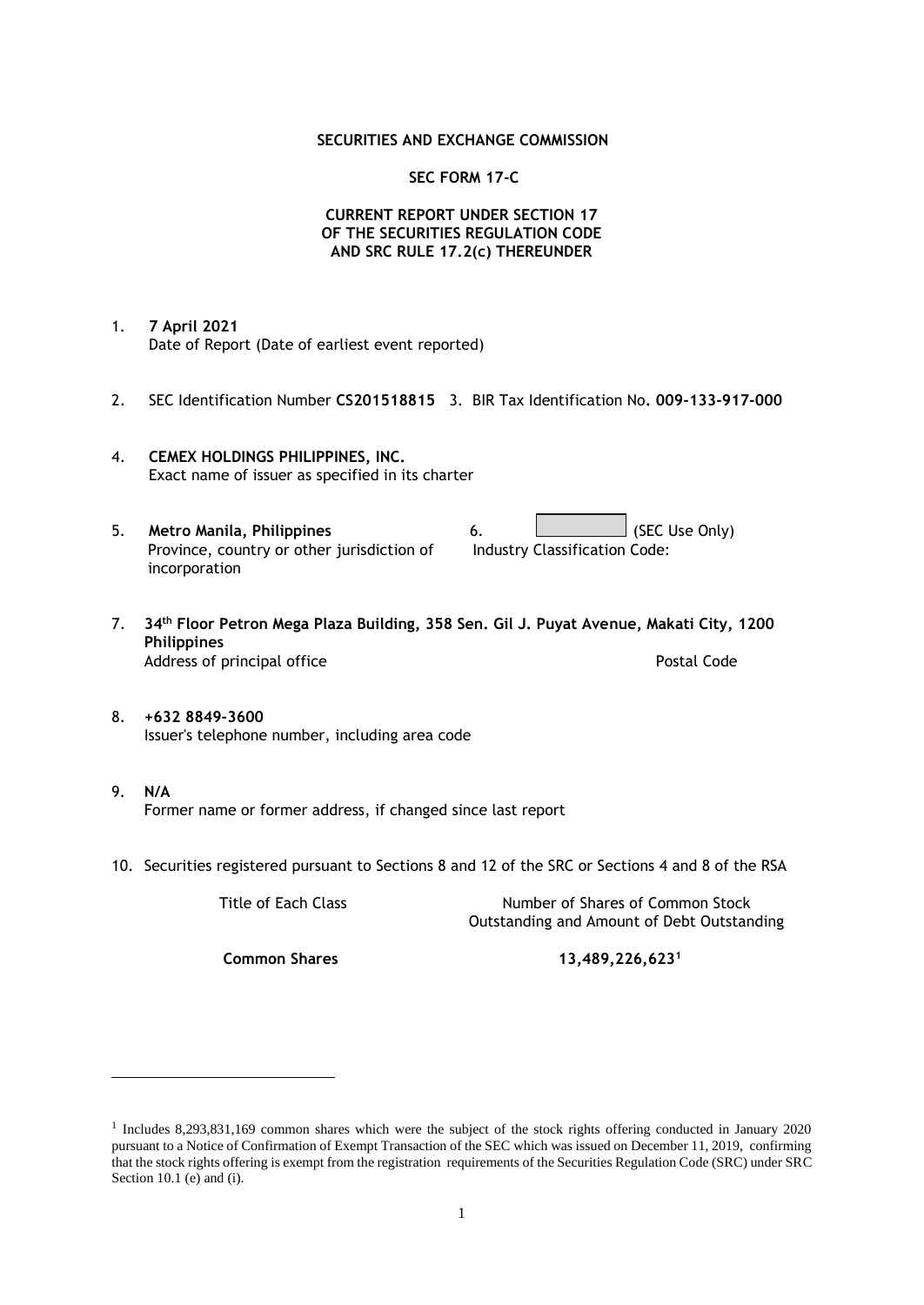11. Indicate the item numbers reported herein: **Item 9 - Other Events**

**CEMEX HOLDING PHILIPPINES, INC. ("CHP") reports on the use of proceeds realized from the Stock Rights Offering (SRO) of 8,293,831,169 common shares of CHP that was conducted in**  Based on the Offer Price of £1.54 per share, the total proceeds from the SRO **amounted to P12,772,500,000.26.** 

**The following costs and expenses were disbursed/charged today against the SRO proceeds:**

| USE OF PROCEEDS/PURPOSE                                   | <b>AMOUNT</b> (in<br>Pesos) |
|-----------------------------------------------------------|-----------------------------|
| Costs and expenses associated with the SOLID Cement plant |                             |
| expansion project <sup>1</sup>                            | 1.084.127.18                |

<sup>1</sup>*Funded through advances made by CHP to Solid Cement Corporation ("SOLID") under the Revolving Master Loan Facility Agreement dated 3 March 2020 entered into between CHP, as lender, and SOLID, as borrower*

## **SIGNATURES**

Pursuant to the requirements of the Securities Regulation Code, the issuer has duly caused this report to be signed on its behalf by the undersigned hereunto duly authorized.

**CEMEX HOLDINGS PHILIPPINES, INC. 7 April 2021 Issuer Date** 

 **Jannette Virata Sevilla Compliance Officer**